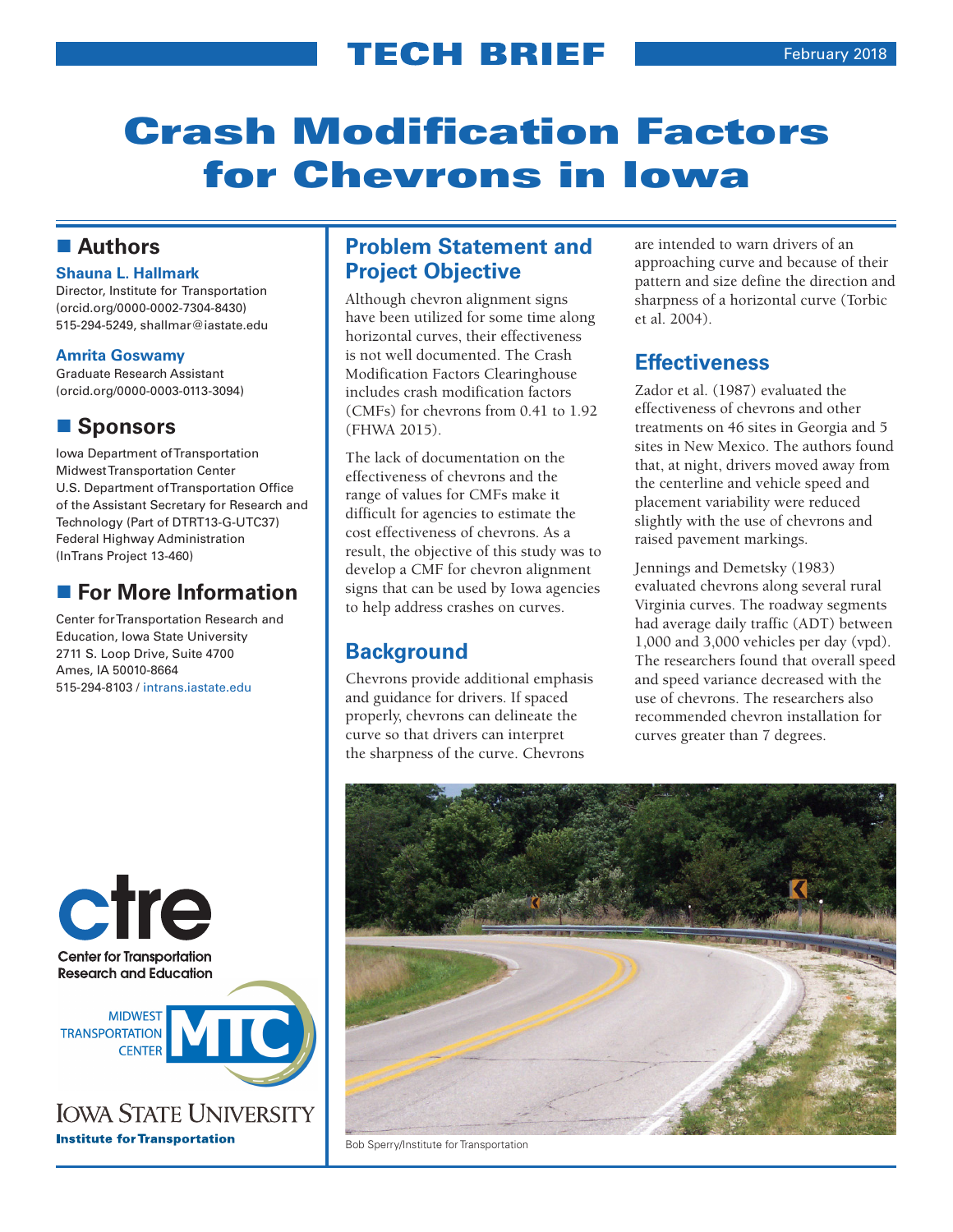Re et al. (2010) evaluated application of chevrons and chevrons with a full-post retroreflective treatment at two curves on rural two-lane roadways in Texas. Both sites had paved shoulders and a posted speed limit of 70 miles per hour (mph) day and 65 mph at night. One site had an advisory speed of 45 mph and the other had an advisory speed of 50 mph. Speed data were collected before and at 10 days after installation of the treatment. Average speeds with chevrons were 1.6 mph lower and 85th percentile speeds decreased on average by 1.3 mph.

Srinivasan et al. 2009 evaluated sites on rural two-lane roadways where curve warning signs and/or chevrons had been installed in Connecticut and where chevrons had been either installed or the number of existing chevrons increased in Washington State. In Connecticut, the researchers found an overall reduction in total crashes of 7.7% with a 12.7% reduction in fatal and injury crashes. An 8.4% reduction in roadway departure crashes was also reported with an 11.5% reduction in dark conditions. In Washington, the researchers found similar results for total and roadway departure crashes (8.9 and 8.8%, respectively). Crash reductions were slightly higher under dark conditions (9.5% for total crashes and 10.1% for roadway departures).

Data from both states were combined and CMFs were developed. A CMF of 0.82 (standard error of 0.086) was reported for injury and fatal curve crashes, 0.73 (standard error of 0.073) for curve crashes during dark conditions, and 0.75 (standard error of 0.078) for roadway departures during dark conditions. The researchers also found an improvement in lane position when the chevrons were present.

Table 1 provides summary of CMFs developed for chevrons.

## **Data Collection**

### Site Selection

The Iowa Department of Transportation (DOT) recorded locations where chevrons had been implemented as part of the Iowa Traffic Safety Improvement Program (TSIP). Locations where chevrons had been applied were spatially located when sufficient information was provided to determine and start and end point for a particular curve. The researchers used this data to create an initial database of locations where chevron alignment signs had been installed.

The original intent was to conduct a before and after study. A closer examination of the data indicated that, rather than representing new installations, many of the sites listed had received sign upgrades for locations where chevrons were already present. The team consulted with several agencies to determine whether original installation dates could be determined. Most agencies did not record sign installation dates. Consequently, only an observational cross-sectional study could be conducted.

| Sign Type                                                            | <b>Crash Type</b>                                                            | <b>CMF</b>   | <b>Star Rating</b> |
|----------------------------------------------------------------------|------------------------------------------------------------------------------|--------------|--------------------|
| Chevron<br>and curve<br>warning signs<br>(Montella<br>2009)          | All crashes on principal arterial/freeways/expressways                       | 0.59 to 0.69 | ***                |
|                                                                      | ROR rashes on principal arterial/freeways/expressways                        | 0.56         | ***                |
|                                                                      | Fatal/serious injury/minor injury on principal arterial/freeways/expressways | 1.46         | **                 |
|                                                                      | Nighttime on principal arterial/freeways/expressways                         | 0.66         | ***                |
| Chevron<br>signs<br>(Montella<br>2009,<br>Srinivasan et<br>al. 2009) | All crashes on principal arterial/freeways/expressways                       | 0.63 to 1.27 | *****              |
|                                                                      | ROR crashes on principal arterial/freeways/expressways                       | 0.90         | **                 |
|                                                                      | Property damage only on principal arterial/freeways/expressways              | 0.83         | **                 |
|                                                                      | Fatal and injury crashes on principal arterial/freeways/expressways          | 1.46         | **                 |
|                                                                      | Nighttime on principal arterial/freeways/expressways                         | 1.92         | **                 |
|                                                                      | Wet road crashes on principal arterial/freeways/expressways                  | 0.41         | ***                |
|                                                                      | All crashes on rural two-lane                                                | 0.96         | ****               |
|                                                                      | Head-on/sideswipe on rural two-lane                                          | 0.94         | ****               |
|                                                                      | Fatal and injury crashes on rural two-lane                                   | 0.84         | ****               |
|                                                                      | Nighttime on rural two-lane                                                  | 0.75         | ****               |
|                                                                      | Nighttime head-on/sideswipe on rural two-lane                                | 0.78         | ****               |

Table 1. CMFs for chevrons

CMFs referenced with a star  $(\star)$  are based on both the referenced study and information from that study, which has been synthesized in the CMF Clearinghouse (www.cmfclearinghouse.org) as part of their "star quality rating" system. The number of stars, based on a scale from 1 to 5, where 5 indicates the highest or more reliable rating, is a qualitative rating used by the clearinghouse based on study design, sample size, standard error, potential bias, and data source. (See www.cmfclearinghouse.org/sqr.cfm for a detailed explanation.)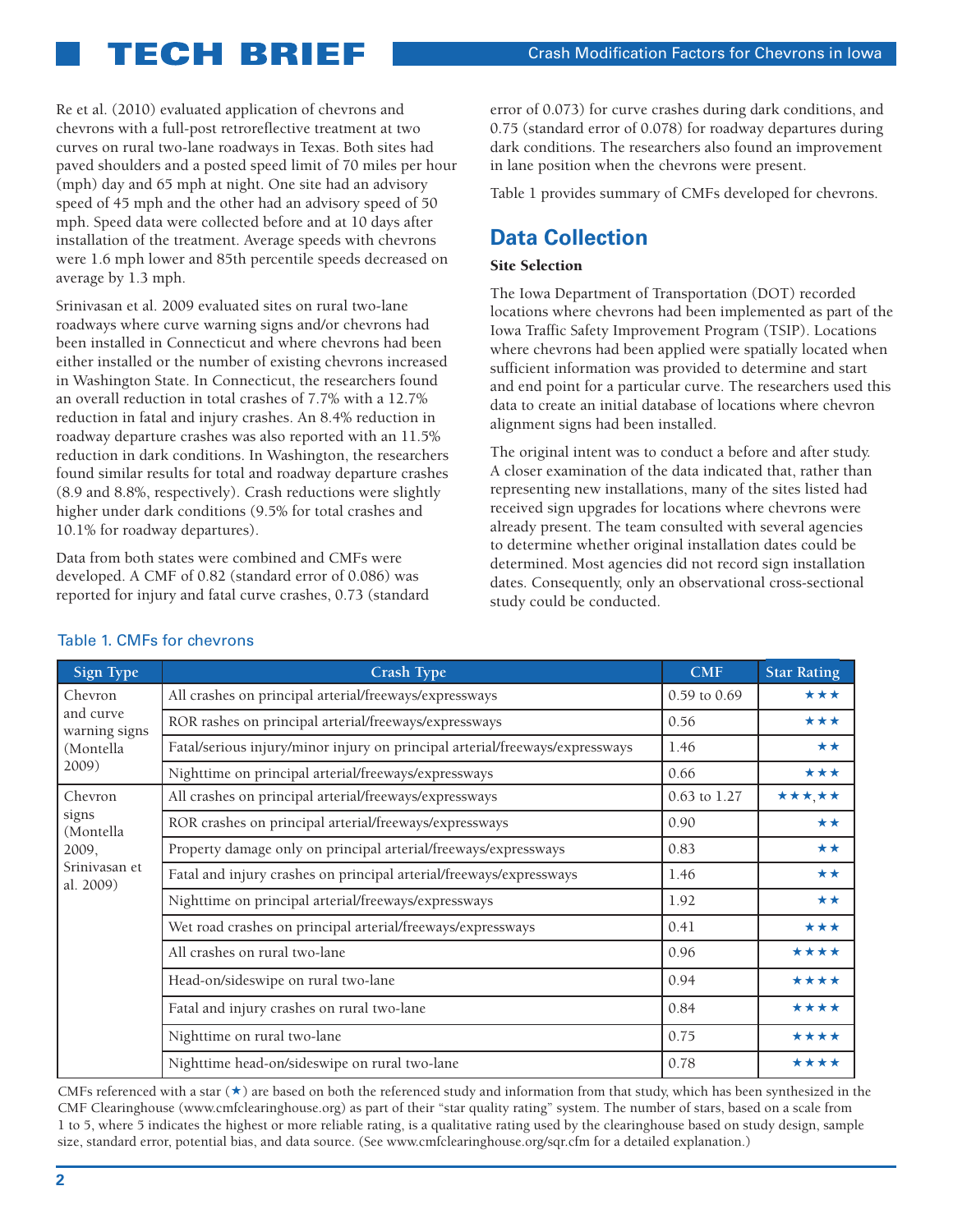The Institute of Transportation (InTrans) and the Iowa DOT developed a curve database for the state that includes curve segment locations and roadway information. All two-lane paved horizontal curved roadway segments were selected and reviewed. Locations were also located in Google Earth and the satellite view and Google Street View were used to identify presence or absence of chevrons.

Locations were checked against Google Street View imagery to confirm the presence of chevrons. Since image dates vary in Google Street View and Google satellite view, presence of chevrons was confirmed using as many sources as possible. A total of 161 curve segments were found with chevrons. The team decided that curves with imagery dates no later than 2011 would be considered as treatment sites. In other words, curves with imagery dates from the beginning of 2012 through the present were eliminated.

These dates were selected since this allows at least 5 years of crash data to be collected. This selection process left 102 curves with chevrons.

#### Control Group Selection and Comparison Test

Control curves were selected that were similar to the treatment curves but did not have chevrons present (as verified in Google Earth and Street View). Potential curves were also located in the Iowa DOT curve database so that traffic characteristics could be compared. Other characteristics that were considered included radius and degree and length of each of the treatment curves.

Propensity score matching was performed to find balance between treatment and control groups. Propensity score matching can be defined as a statistical technique in which a treatment case is matched with one or more control cases based on each case's propensity score (Randolph et al. 2014).

After conducting the propensity score test on the treatment and control curves, 77 treatment curves and 77 corresponding control curves were available and determined to be well matched. The locations of treatment and control sites are shown on the map.

#### Roadway and Traffic Characteristics

The curve database provides curve characteristics including radius, degree, etc. The Iowa DOT maintains a roadway inventory, the Geographic Information Management System (GIMS) data. The locations of each of the treatment and control curves were mapped in GIMS and traffic volume data were extracted. Information on traffic volume, lane characteristics, and roadway cross-sectional data were obtained from the GIMS data. Descriptive statistics for the entire dataset and the treatment and control curves, separately, are provided in Table 2.

The type of curve advisory sign was noted for each curve using Google Street View imagery. Posted tangent and advisory speeds were also obtained either from GIMS or a review of Google Street View imagery.

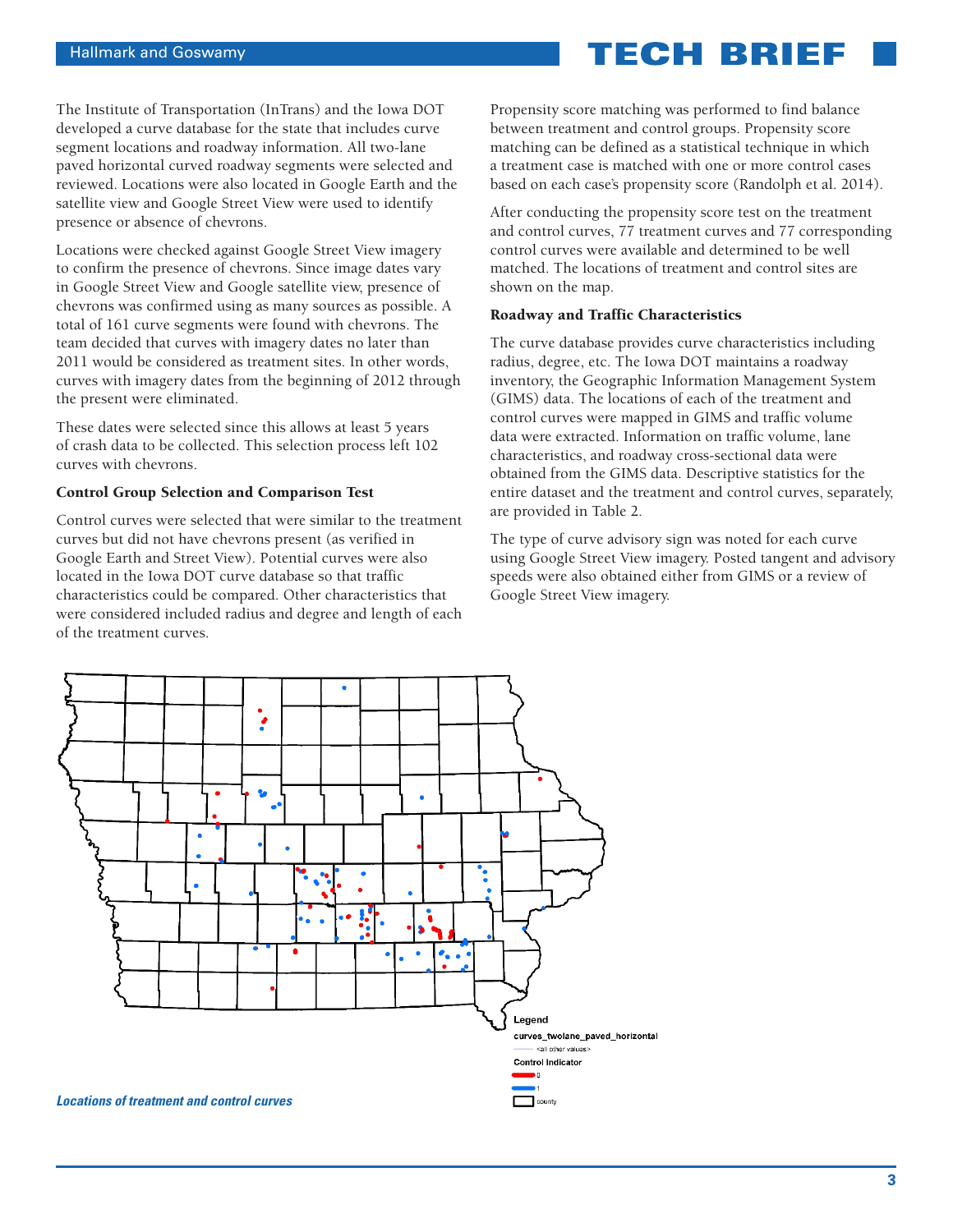### AADT Average annual daily traffic (vehicles per day) 885.45 | 937.39 | 80 | 5300 **Variable Description Mean Std dev Min Max** Treatment Indicates whether the curve has chevron NA URBANAREA Indicates whether the curve is in urban area NA Radius Radius of each curve (miles)  $\begin{bmatrix} 0.21 & 0.15 & 0.02 & 0.98 \\ 0.02 & 0.02 & 0.98 & 0.02 \end{bmatrix}$ DEGREE Degree of each curve 7.60 6.28 1.45 46.98 LENGTH mil Length of each curve (miles)  $\begin{bmatrix} 0.13 & 0.07 & 0.04 \end{bmatrix}$  0.04 0.46 10ft lane Indicator variable for 10-foot lanes NA 11ft lane Indicator variable for 11-foot lanes 12ft lane Indicator variable for 12-foot lanes 13ft lane Indicator variable for 13-foot lanes Concrete Indicator variable for concrete pavement NA Asphalt Indicator variable for asphalt pavement NA SHDWIDTHR Shoulder width 4.14 3.33 1 1 11 Posted Speed Posted speed limit 153.12 4.92 35 55 Advisory Speed Advisory speed limit  $43.12 \begin{array}{|l} 5.49 \end{array}$  20 55 Num\_of\_chevr Total number of chevrons on the curve 2.53 2.93 0 12 Num\_of\_Sign Total number of signs on the curve 1.50 0.89 0.89 0 4 GravelShd Indicator variable for gravel shoulders NA PavedShd Indicator variable for paved or combination shoulders NA

### Table 2. Variables used in analysis

NA: Not applicable for categorical variables

Std dev: Standard deviation

Min: Minimum

Max: Maximum

### Crash Data

Crashes occurring along each curve were obtained for 10 years: 2005 through 2014. Crashes at intersections along the study curves were excluded from the study. Crash severity levels were designated as follows: Fatal injury (K), Disabling injury (A), Visible injury (B), Possible injury (C), and Property-Damage-Only (PDO). Crashes at intersections within the study sections were excluded manually from the study as the crashes occurring at intersections are not likely to be a result of horizontal curvature.

## **Methodology and Results**

An observational cross-sectional study was conducted. Models were developed for total non-intersection crashes. Different crash severity types were also evaluated: all severities, injury crashes, and property damage only. The data were insufficient to create a separate model for fatal crashes.

In the absence of any pre-installation data for any transportation safety research, cross-sectional studies are commonly used to estimate the expected number of crashes on a roadway segment, interchange, or intersection. A weakness of a cross-sectional study is that it is difficult to determine the reason that certain safety countermeasures exist at one location and not at other similar locations.

As such, the observed difference in crash experience can be due to known or unknown factors other than the countermeasure of interest (in this case chevron alignment signs). Contemporaneous factors such as traffic volume or geometric characteristics can be controlled for in principle by estimating a multivariate regression model. However, the issue is not completely resolved since it is difficult to properly account for unknown, or known but unmeasured, factors in the dataset.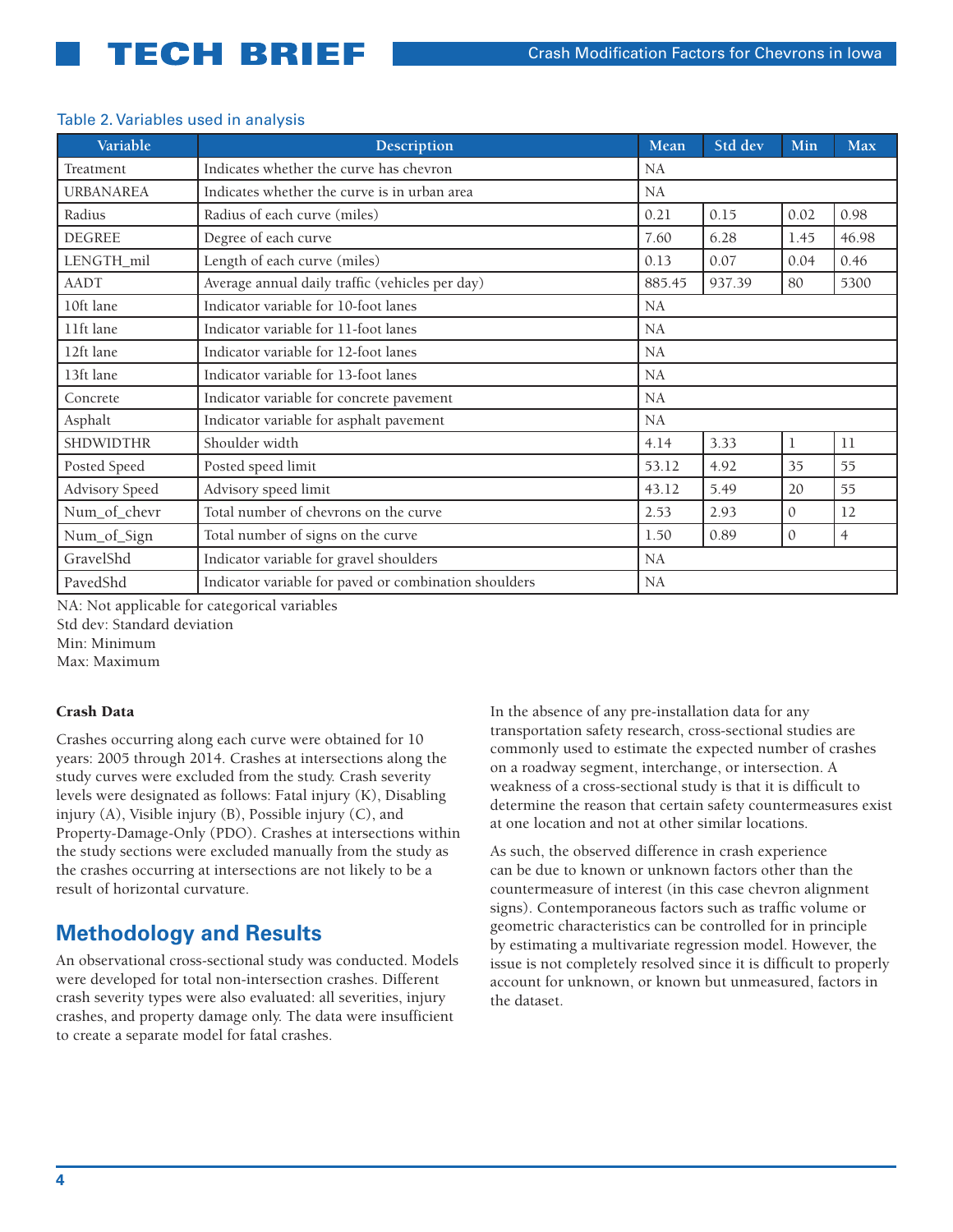Cross-sectional crash models using negative binomial generalized linear regression analysis was built with an indicator variable for presence and absence of chevron alignment signs.

Length of an individual curve was included in the model as an offset variable to account for differing lengths. Traffic volume was also included in the model. Apart from annual average daily traffic (AADT), the curve length and the variable representing radius of each of the curves were also found to be factors influencing the crashes on the curves.

The resulting SPFs were used to calculate annual predicted crashes for each of the study curves per unit length as shown in Table 3.

CMFs, percentage reduction of crashes, and the standard deviations for the different models are shown in Table 4.

As shown, increases in total and injury crashes were observed with CMFs greater than 1.0. There was a minor decrease in PDO crashes. However, none of the results were statistically significant.

### **Summary**

The results of the study did not reflect the safety benefits of the chevron sites effectively. The study encountered issues common to cross-sectional studies such as the fact that higher crash locations are more likely to have the countermeasure being studied. Moreover, it was also seen that the effect of radius was more significant on treatment curves than control curves. This suggests that chevrons were targeted to high crash locations and the effect cannot be well captured using a cross-sectional analysis.

## **Acknowledgments**

The team would like to thank the Iowa DOT, the Midwest Transportation Center, and the U.S. Department of Transportation Office of the Assistant Secretary for Research and Technology for sponsoring this research and to acknowledge the FHWA for state TSF funds that the Iowa DOT used on to help fund this project.

| Crash<br>Severity | Statistically significant variables and parameter estimates                                                                                               | <b>Predicted crashes</b><br>(no chevrons) | <b>Predicted crashes</b><br>(with chevrons) |
|-------------------|-----------------------------------------------------------------------------------------------------------------------------------------------------------|-------------------------------------------|---------------------------------------------|
| Total             | $N=Length \times (EXP(-3.540+(1.023 \times LN(AADT)) +$<br>$(-3.319 \times Radius) + (0.159 \times Treatment)))$                                          | 165                                       | -193                                        |
| Injury            | $N = length \times (EXP(-3.223 + (0.806 \times LN(AADT)) +$<br>$(-3.483 \times Radius) + (-0.535 \times 12 ft \text{ lane}) + (0.301 \times Treatment)))$ | 39                                        | 52                                          |
| <b>PDO</b>        | $N = length(EXP(-5.416+(1.178×LN(AADT)) +$<br>$(-3.415 \times Radius) + (-0.008 \times Treatment)))$                                                      | 78                                        |                                             |

### Table 3. Final models developed for SPFs

### Table 4. CMF statistics

| <b>Crash Severity</b> | CMF  | Standard<br>Error | 95% Confidence<br>Interval | Change in<br>Crashes |
|-----------------------|------|-------------------|----------------------------|----------------------|
| Total                 | 1.17 | 0.187             | (0.80, 1.34)               | 17% increase         |
| Injury                | 1.35 | 0.222             | (0.92, 1.79)               | 35% increase         |
| <b>PDO</b>            | 0.99 | 0.245             | (0.51, 1.47)               | 1% decrease          |